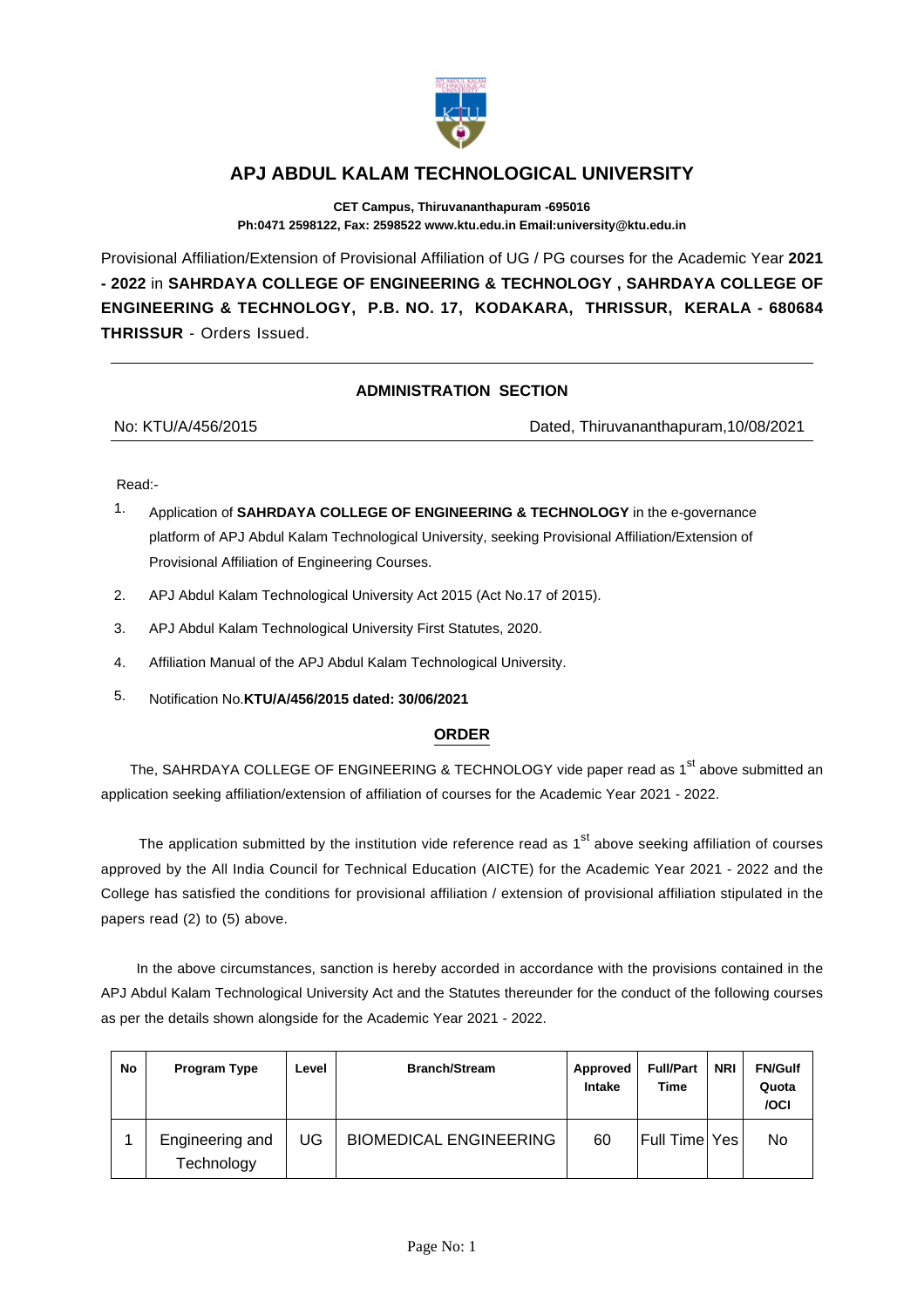| $\overline{2}$ | Engineering and<br>Technology | UG | <b>CIVIL ENGINEERING</b>                                                               | 60  | Full Time Yes    |           | <b>No</b> |
|----------------|-------------------------------|----|----------------------------------------------------------------------------------------|-----|------------------|-----------|-----------|
| 3              | Engineering and<br>Technology | UG | <b>COMPUTER SCIENCE &amp;</b><br><b>ENGINEERING</b>                                    | 120 | Full Time Yes    |           | <b>No</b> |
| 4              | Engineering and<br>Technology | UG | <b>ELECTRONICS &amp;</b><br><b>COMMUNICATION ENGG</b>                                  | 60  | Full Time Yes    |           | <b>No</b> |
| 5              | Engineering and<br>Technology | UG | ELECTRICAL AND<br><b>ELECTRONICS ENGINEERING</b>                                       | 30  | Full Time Yes    |           | <b>No</b> |
| 6              | Engineering and<br>Technology | PG | <b>ELECTRONICS AND</b><br><b>COMMUNICATION</b><br>ENGINEERING(EMBEDDED<br>SYSTEMS)     | 6   | <b>Full Time</b> | <b>No</b> | <b>No</b> |
| $\overline{7}$ | Engineering and<br>Technology | PG | <b>COMPUTER SCIENCE AND</b><br>ENGINEERING(COMPUTER<br><b>SCIENCE AND ENGINEERING)</b> | 6   | <b>Full Time</b> | <b>No</b> | <b>No</b> |
| 8              | Engineering and<br>Technology | PG | <b>BIO</b><br>TECHNOLOGY(INDUSTRIAL<br>BIOTECHNOLOGY)                                  | 6   | Full Time        | <b>No</b> | <b>No</b> |
| 9              | Engineering and<br>Technology | UG | <b>BIOTECHNOLOGY</b>                                                                   | 60  | Full Time Yes    |           | <b>No</b> |

 The provisional affiliation shall be for the academic year 2021 - 2022 or till further orders of the University.The provisional affiliation/extension of affiliation granted above, is subject to the verification of the compliance of the provisions in references 1, 2 and 3 by the University or its competent bodies/authorized officers at any time during the Academic year 2021 - 2022 and subject to the following conditions.

1. Verification of facts submitted by the institution in the e-Governance platform by the University.

2. The Institution shall remit the affiliation fee of Rs. 390000.00 by way of online payment through institute portal on or before 15/08/2021 or the date fixed by the University.

3. The Institution shall observe the provisions in the APJ Abdul Kalam Technological University, APJ Abdul Kalam Technological University First Statute, 2020 the norms and standards prescribed by the AICTE / Council of Architecture and the guidelines issued by the University from time to time.

4. Strict compliance of Anti-Ragging Regulation notified vide F.No.37-3/Legal/AICTE/2009 Dated July 1,2009 for Prevention, and Prohibition of Ragging in Technical Institution /UGC regulations. In case institution fails to take adequate steps to prevent Ragging or fails to punish perpetrators or incidents of Ragging, it will be liable to take any action as defined under clause 9(4) of the said Regulation.

**Non -compliance with any of the conditions will result in the withdrawal of the affiliation**